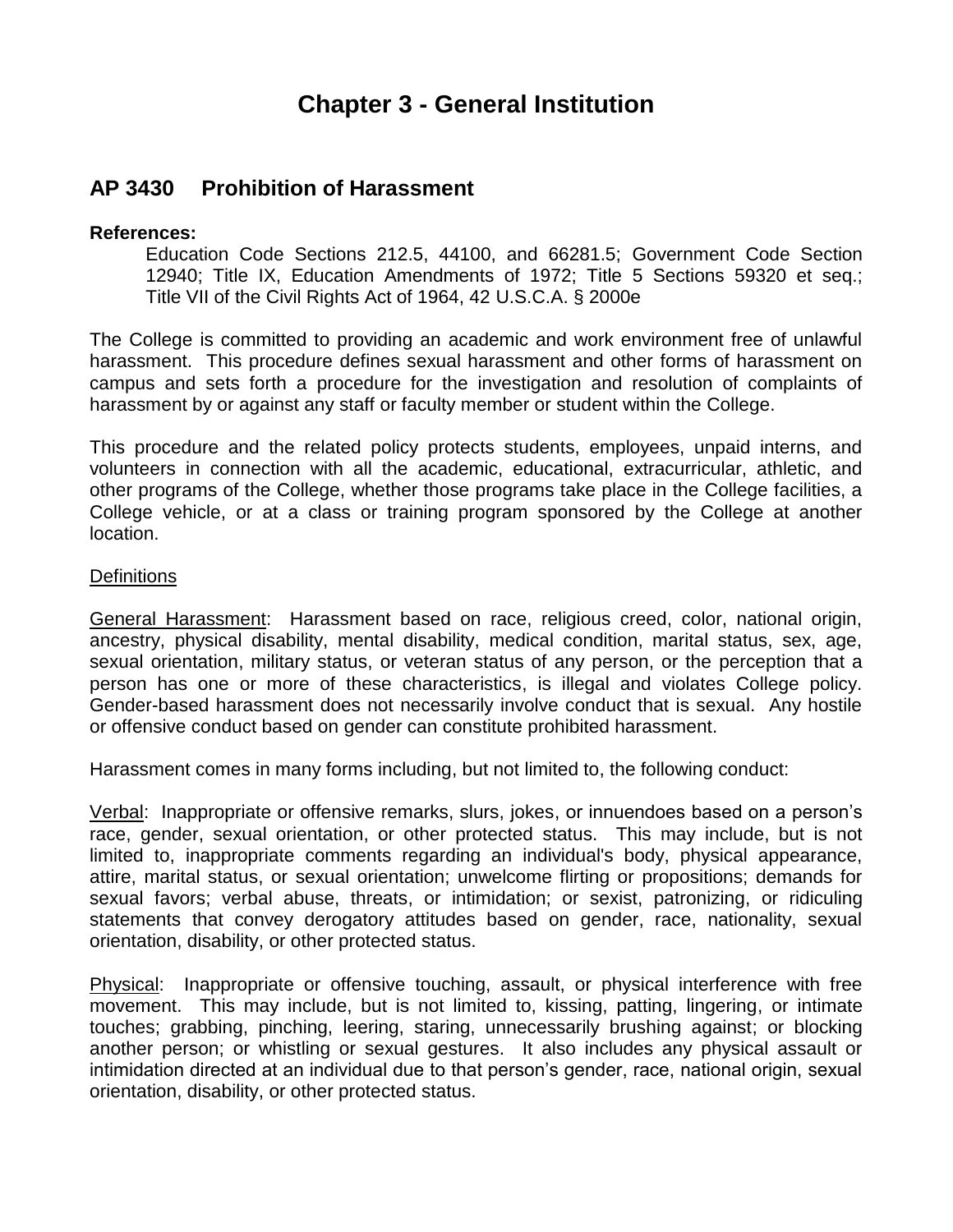Visual or Written: The display or circulation of visual or written material that degrades an individual or group based on gender, race, nationality, sexual orientation, disability, or other protected status. This may include, but is not limited to, posters, cartoons, drawings, graffiti, reading materials, computer graphics, or electronic media transmissions.

Environmental: A hostile academic or work environment exists where it is permeated by sexual innuendo; insults or abusive comments directed at an individual or group based on gender, race, nationality, sexual orientation, disability, or other protected status; or gratuitous comments regarding gender, race, sexual orientation, disability, or other protected status that are not relevant to the subject matter of the class or activities on the job. A hostile environment can arise from an unwarranted focus on sexual topics or sexually suggestive statements in the classroom or work environment. It can also be created by an unwarranted focus on, or stereotyping of, particular racial or ethnic groups, sexual orientations, genders, disabilities, or other protected statuses. An environment may also be hostile toward anyone who merely witnesses unlawful harassment in his or her immediate surroundings, although the conduct is directed at others. A final scenario for a hostile work environment is one in which behaviors are directed at specific individuals for the purpose of aggressively humiliating, belittling, and/or ridiculing them. The determination of whether an environment is hostile is based on the totality of the circumstances including such factors as the frequency of the conduct, the severity of the conduct, whether the conduct is humiliating or physically threatening, and whether the conduct unreasonably interferes with an individual's learning or work.

Sexual Harassment: Sexual harassment consists of unwelcome sexual advances, requests for sexual favors, and other conduct of a sexual nature when:

- submission to the conduct is made a term or condition of an individual's employment, academic status, or progress, internship, or volunteer activity;
- submission to, or rejection of, the conduct by the individual is used as a basis of employment or academic decisions affecting the individual;
- the conduct has the purpose or effect of having a negative impact upon the individual's work or academic performance, or of creating an intimidating, hostile, or offensive work or educational environment; or
- submission to, or rejection of, the conduct by the individual is used as the basis for any decision affecting the individual regarding working conditions, employment or enrollment status, benefits and services, or activities available at or through the community college.

This definition encompasses two kinds of sexual harassment:

"Quid pro quo" sexual harassment occurs when a person in a position of authority makes educational or employment benefits conditional upon an individual's willingness to engage in or tolerate unwanted sexual conduct.

"Hostile environment" sexual harassment occurs when unwelcome conduct, based on a person's gender or specific attributes, is sufficiently severe or pervasive so as to alter the conditions of an individual's learning or work environment; unreasonably interfere with an individual's academic or work performance; or create an intimidating, hostile, or abusive learning or work environment. The victim must subjectively perceive the environment as hostile, and the harassment must be such that a reasonable person would perceive the environment as hostile.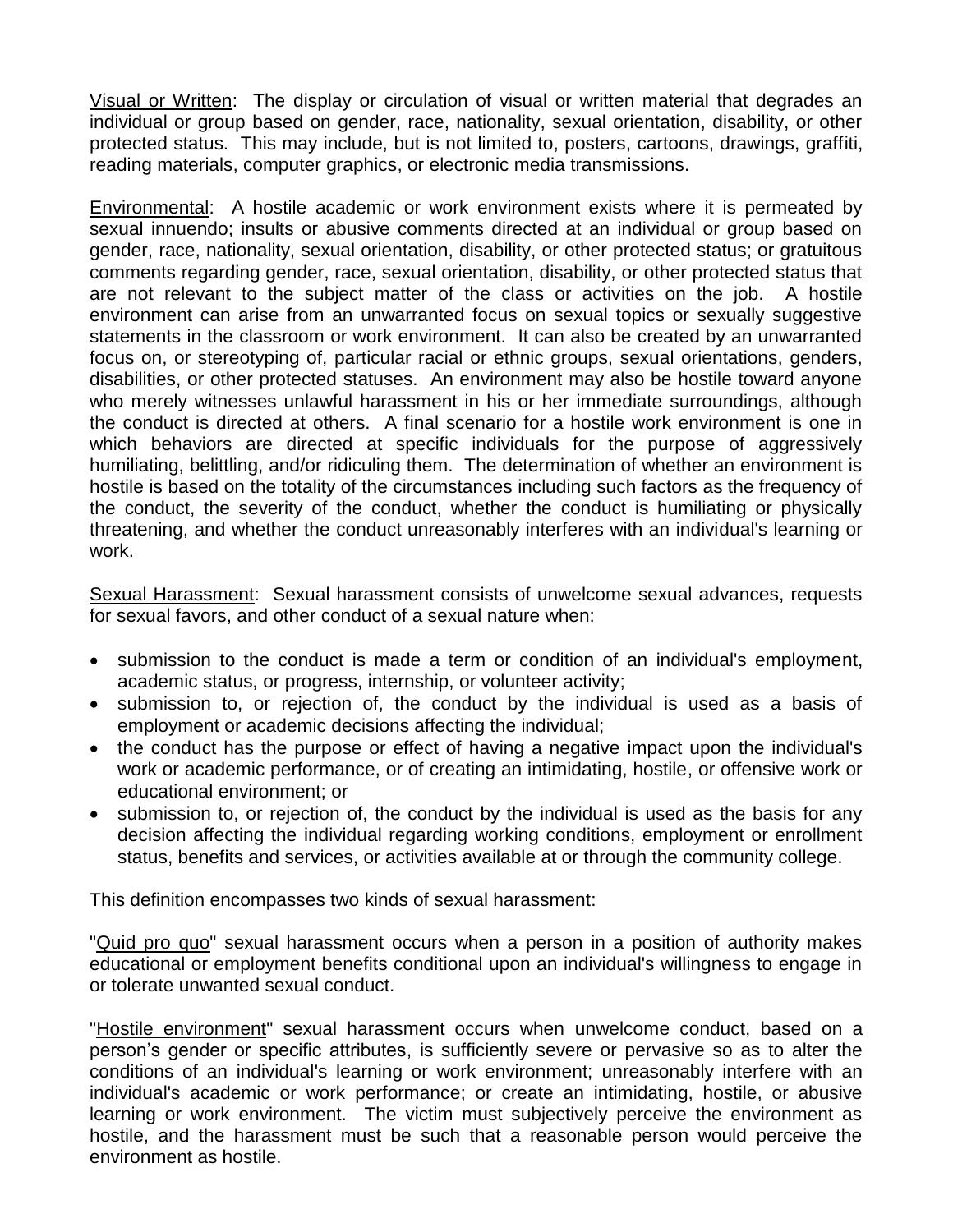Sexually harassing conduct can occur between people of the same or different genders. The standard for determining whether conduct constitutes sexual harassment is whether a reasonable person of the same gender as the victim would perceive the conduct as harassment based on sex.

### Consensual Relationships

Romantic or sexual relationships between supervisors and employees or between managers, faculty, or staff members and students are discouraged. There is an inherent imbalance of power and potential for exploitation in such relationships. A conflict of interest may arise if the manager, faculty, or staff member must evaluate the student's or employee's work or make decisions affecting the employee or student. The relationship may create an appearance of impropriety and lead to charges of favoritism by other students or employees. A consensual sexual relationship may change, with the result that sexual conduct that was once welcome becomes unwelcome and harassing. In the event that such relationships do occur, the College has the authority to transfer any involved employee to eliminate or attenuate the supervisory authority of one over the other, or of a teacher over a student. Such action by the College is a proactive and preventive measure to avoid possible charges of harassment and does not constitute discipline against any affected employee.

### Academic Freedom

To the extent the harassment policies and procedures are in conflict with the College's policy on academic freedom, the harassment policies and procedures shall prevail. If the faculty member wishes to use sexually explicit materials in the classroom as a teaching technique, the faculty member must review that use with the Department Chairperson and Division Dean who may consult with the Human Resources Office to determine whether or not this violates the sexual harassment policy.

### Sexual Harassment Training

By January 1, 2006, Mt. San Antonio College shall provide at least two hours of classroom or other effective interactive training and education regarding sexual harassment to all supervisory employees who are employed as of July 1, 2005. All new supervisory employees must be provided with the training and education within six months of their assumption of a supervisory position. After January 1, 2006, Mt. San Antonio College shall provide sexual harassment training and education to each supervisory employee once every two years.

The training and education required by this procedure shall include information and practical guidance regarding the Federal and State statutory provisions concerning the prohibition against and the prevention and correction of sexual harassment and the remedies available to victims of sexual harassment in employment. The training and education shall also include practical examples aimed at instructing supervisors in the prevention of harassment, discrimination, and retaliation and shall be presented by trainers or educators with knowledge and expertise in the prevention of harassment, discrimination, and retaliation.

Training of all staff will be conducted. Training for academic staff should emphasize environmental harassment in the classroom.